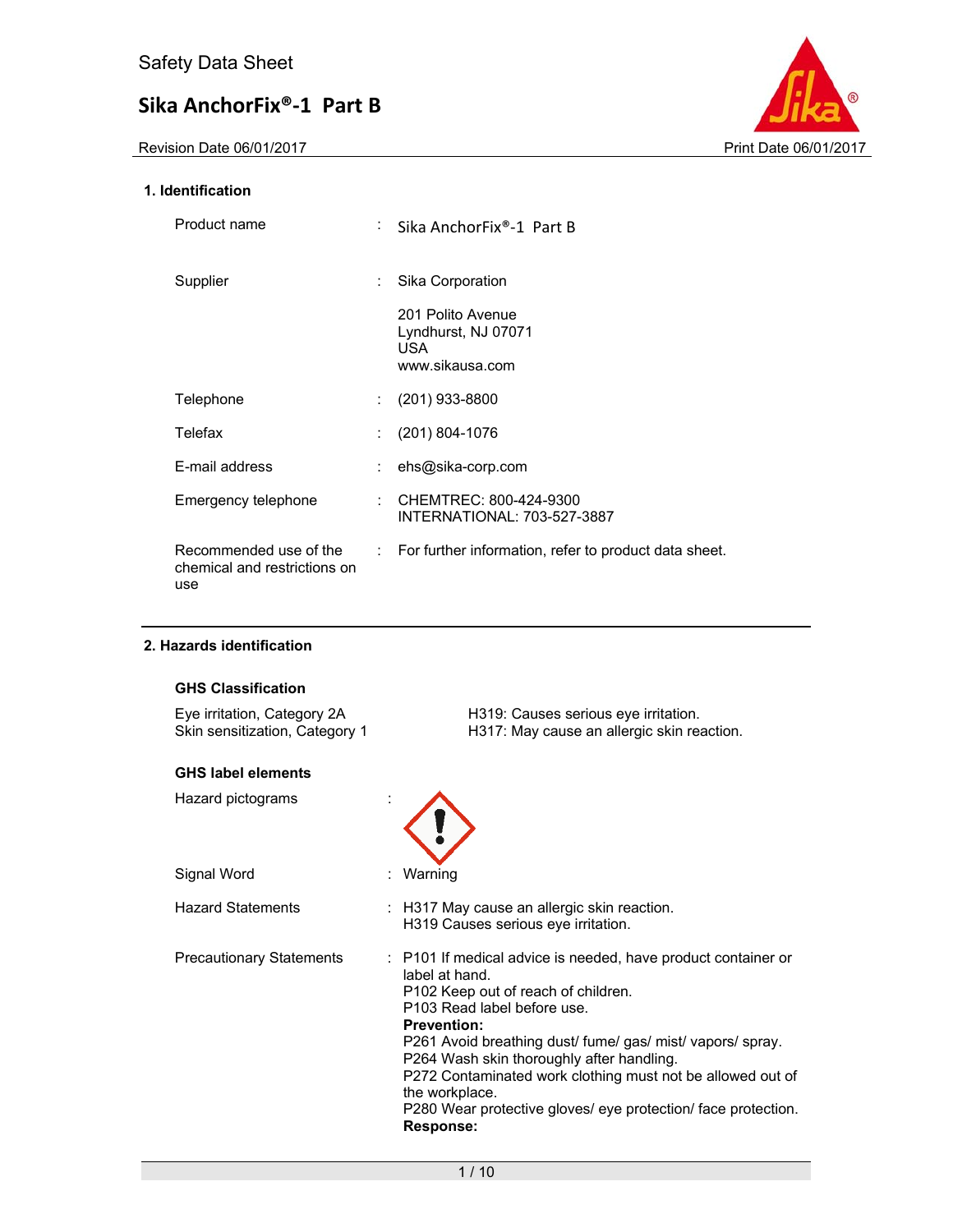

Revision Date 06/01/2017 **Print Date 06/01/2017** 

P302 + P352 IF ON SKIN: Wash with plenty of soap and water. P305 + P351 + P338 IF IN EYES: Rinse cautiously with water for several minutes. Remove contact lenses, if present and easy to do. Continue rinsing. P333 + P313 If skin irritation or rash occurs: Get medical advice/ attention. P337 + P313 If eye irritation persists: Get medical advice/ attention. P363 Wash contaminated clothing before reuse. **Disposal:**  P501 Dispose of contents/ container to an approved waste disposal plant.

See Section 11 for more detailed information on health effects and symptoms. There are no hazards not otherwise classified that have been identified during the classification process.

There are no ingredients with unknown acute toxicity used in a mixture at a concentration >= 1%.

#### **3. Composition/information on ingredients**

#### **Hazardous ingredients**

| Chemical name        | CAS-No. | Concentration (%)   |
|----------------------|---------|---------------------|
| l dibenzovl peroxide | 94-36-0 | $\ge$ = 10 - < 20 % |

There are no additional ingredients present which, within the current knowledge of the supplier and in the concentrations applicable, are classified as hazardous to health or the environment and hence require reporting in this section.

#### **4. First aid measures**

| If inhaled                                                        | $\therefore$ Move to fresh air.<br>Consult a physician after significant exposure.                                                                                                                                                                  |
|-------------------------------------------------------------------|-----------------------------------------------------------------------------------------------------------------------------------------------------------------------------------------------------------------------------------------------------|
| In case of skin contact                                           | $\therefore$ Take off contaminated clothing and shoes immediately.<br>Wash off with soap and plenty of water.<br>If symptoms persist, call a physician.                                                                                             |
| In case of eye contact                                            | : Immediately flush eye(s) with plenty of water.<br>Remove contact lenses.<br>Keep eye wide open while rinsing.<br>If eye irritation persists, consult a specialist.                                                                                |
| If swallowed                                                      | : Clean mouth with water and drink afterwards plenty of water.<br>Do not induce vomiting without medical advice.<br>Do not give milk or alcoholic beverages.<br>Never give anything by mouth to an unconscious person.<br>Obtain medical attention. |
| Most important symptoms<br>and effects, both acute and<br>delayed | $:$ irritant effects<br>sensitizing effects                                                                                                                                                                                                         |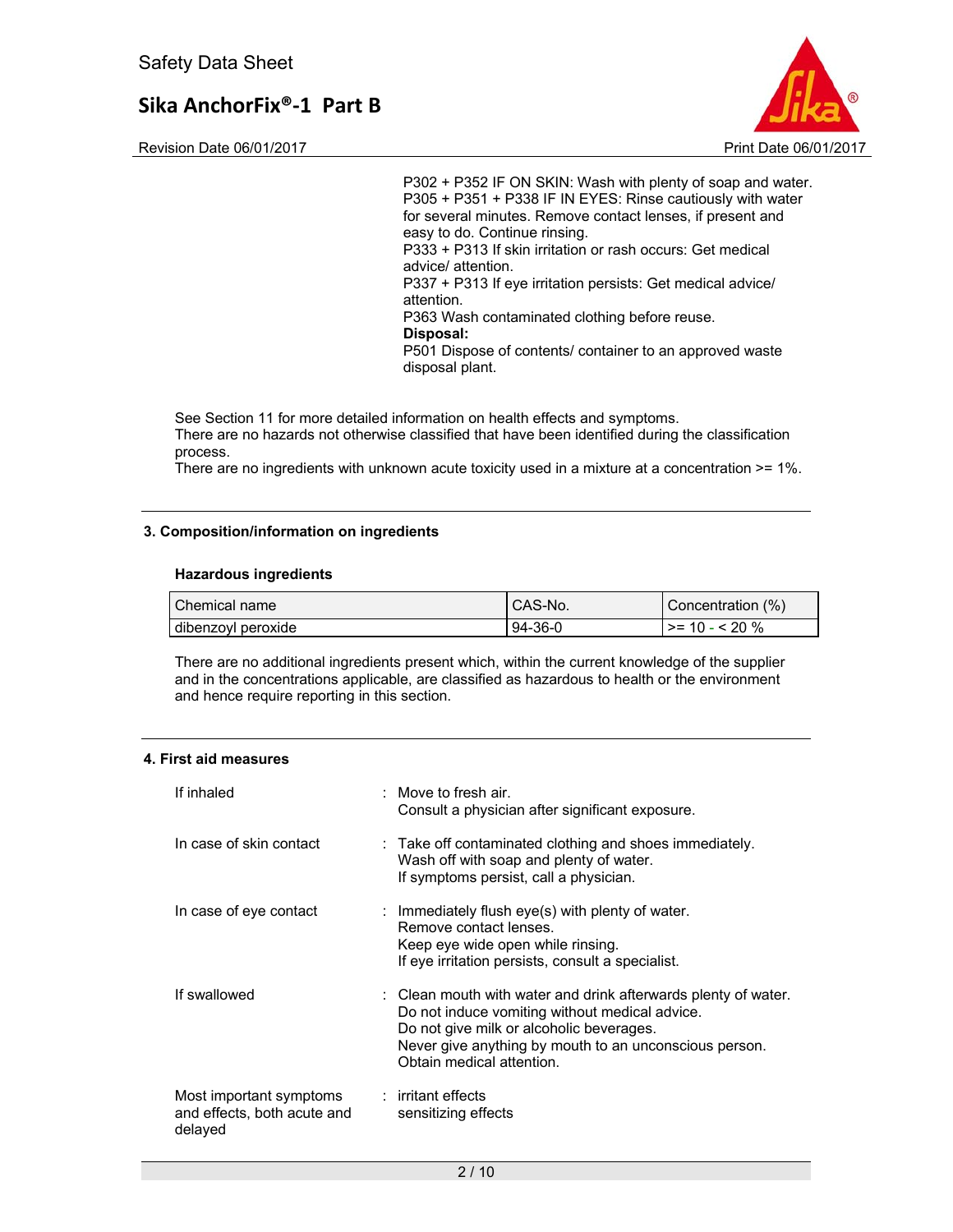

Revision Date 06/01/2017 Print Date 06/01/2017

|                                                                           |    | Allergic reactions<br>Excessive lachrymation<br>See Section 11 for more detailed information on health effects<br>and symptoms.                                                                                                 |
|---------------------------------------------------------------------------|----|---------------------------------------------------------------------------------------------------------------------------------------------------------------------------------------------------------------------------------|
|                                                                           |    | May cause an allergic skin reaction.<br>Causes serious eye irritation.                                                                                                                                                          |
| Protection of first-aiders                                                |    | Move out of dangerous area.<br>Consult a physician.<br>Show this material safety data sheet to the doctor in<br>attendance.                                                                                                     |
| Notes to physician                                                        | ÷. | Treat symptomatically.                                                                                                                                                                                                          |
| 5. Fire-fighting measures                                                 |    |                                                                                                                                                                                                                                 |
| Suitable extinguishing media                                              |    | Use extinguishing measures that are appropriate to local<br>circumstances and the surrounding environment.                                                                                                                      |
| Specific extinguishing<br>methods                                         |    | : Collect contaminated fire extinguishing water separately. This<br>must not be discharged into drains.<br>Fire residues and contaminated fire extinguishing water must<br>be disposed of in accordance with local regulations. |
| Special protective equipment<br>for fire-fighters                         |    | : In the event of fire, wear self-contained breathing apparatus.                                                                                                                                                                |
| 6. Accidental release measures                                            |    |                                                                                                                                                                                                                                 |
| Personal precautions,<br>protective equipment and<br>emergency procedures |    | : Use personal protective equipment.<br>Deny access to unprotected persons.                                                                                                                                                     |
| <b>Environmental precautions</b>                                          |    | Do not flush into surface water or sanitary sewer system.<br>Local authorities should be advised if significant spillages<br>cannot be contained.                                                                               |
| Methods and materials for<br>containment and cleaning up                  |    | Soak up with inert absorbent material (e.g. sand, silica gel,<br>acid binder, universal binder, sawdust).<br>Keep in suitable, closed containers for disposal.                                                                  |
| 7. Handling and storage                                                   |    |                                                                                                                                                                                                                                 |
| Advice on safe handling                                                   |    | Do not breathe vapors or spray mist.                                                                                                                                                                                            |

| Advice on safe handling | : Do not breathe vapors or spray mist.<br>Avoid exceeding the given occupational exposure limits (see<br>section 8).<br>Do not get in eyes, on skin, or on clothing.<br>For personal protection see section 8.<br>Persons with a history of skin sensitization problems or<br>asthma, allergies, chronic or recurrent respiratory disease<br>should not be employed in any process in which this mixture is<br>being used. |
|-------------------------|----------------------------------------------------------------------------------------------------------------------------------------------------------------------------------------------------------------------------------------------------------------------------------------------------------------------------------------------------------------------------------------------------------------------------|
|-------------------------|----------------------------------------------------------------------------------------------------------------------------------------------------------------------------------------------------------------------------------------------------------------------------------------------------------------------------------------------------------------------------------------------------------------------------|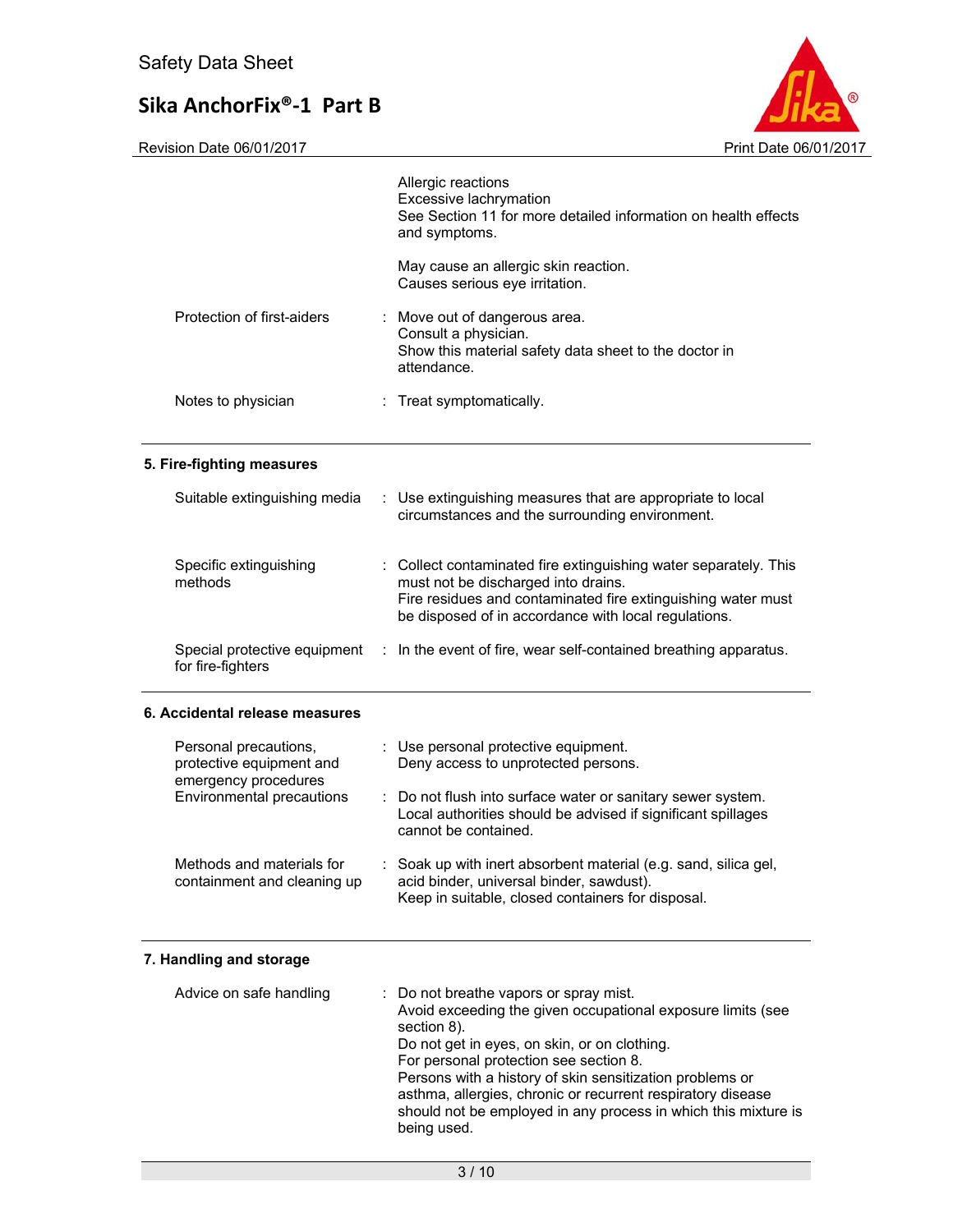

Revision Date 06/01/2017 **Print Date 06/01/2017** 

|                             | Smoking, eating and drinking should be prohibited in the<br>application area.<br>Follow standard hygiene measures when handling chemical<br>products.                                                                                                                       |
|-----------------------------|-----------------------------------------------------------------------------------------------------------------------------------------------------------------------------------------------------------------------------------------------------------------------------|
| Conditions for safe storage | : Keep container tightly closed in a dry and well-ventilated<br>place at temperatures between 44°F to 77°F (6.7°F to 25°F)<br>Containers which are opened must be carefully resealed<br>and kept upright to prevent leakage.<br>Store in accordance with local regulations. |
| Materials to avoid          | $\therefore$ No data available                                                                                                                                                                                                                                              |

#### **8. Exposure controls/personal protection**

| Component          | CAS-No.       | Basis **            | Value      | Exposure limit(s)*/<br>Form of exposure |
|--------------------|---------------|---------------------|------------|-----------------------------------------|
| Glycerol           | $56 - 81 - 5$ | OSHA P <sub>0</sub> | <b>TWA</b> | $10$ mg/m $3$<br>Total                  |
|                    |               | <b>ACGIH</b>        | <b>TWA</b> | $10$ mg/m $3$                           |
| dibenzoyl peroxide | 94-36-0       | <b>ACGIH</b>        | <b>TWA</b> | $5 \text{ mg/m}$                        |
|                    |               | OSHA Z-1            | <b>TWA</b> | $5 \text{ mg/m}$                        |
|                    |               | OSHA P <sub>0</sub> | <b>TWA</b> | $5 \text{ mg/m}$                        |

\*The above mentioned values are in accordance with the legislation in effect at the date of the release of this safety data sheet.

#### \*\***Basis**

ACGIH. Threshold Limit Values (TLV) OSHA P0. Table Z-1, Limit for Air Contaminat (1989 Vacated Values) OSHA P1. Permissible Exposure Limits (PEL), Table Z-1, Limit for Air Contaminant OSHA P2. Permissible Exposure Limits (PEL), Table Z-2 OSHA Z3. Table Z-3, Mineral Dust

**Engineering measures** : Use of adequate ventilation should be sufficient to control worker exposure to airborne contaminants. If the use of this product generates dust, fumes, gas, vapor or mist, use process enclosures, local exhaust ventilation or other engineering controls to keep worker exposure below any recommended or statutory limits.

#### **Personal protective equipment**

| Respiratory protection | : Use a properly fitted NIOSH approved air-purifying or air-fed<br>respirator complying with an approved standard if a risk<br>assessment indicates this is necessary. |
|------------------------|------------------------------------------------------------------------------------------------------------------------------------------------------------------------|
|                        |                                                                                                                                                                        |

The filter class for the respirator must be suitable for the maximum expected contaminant concentration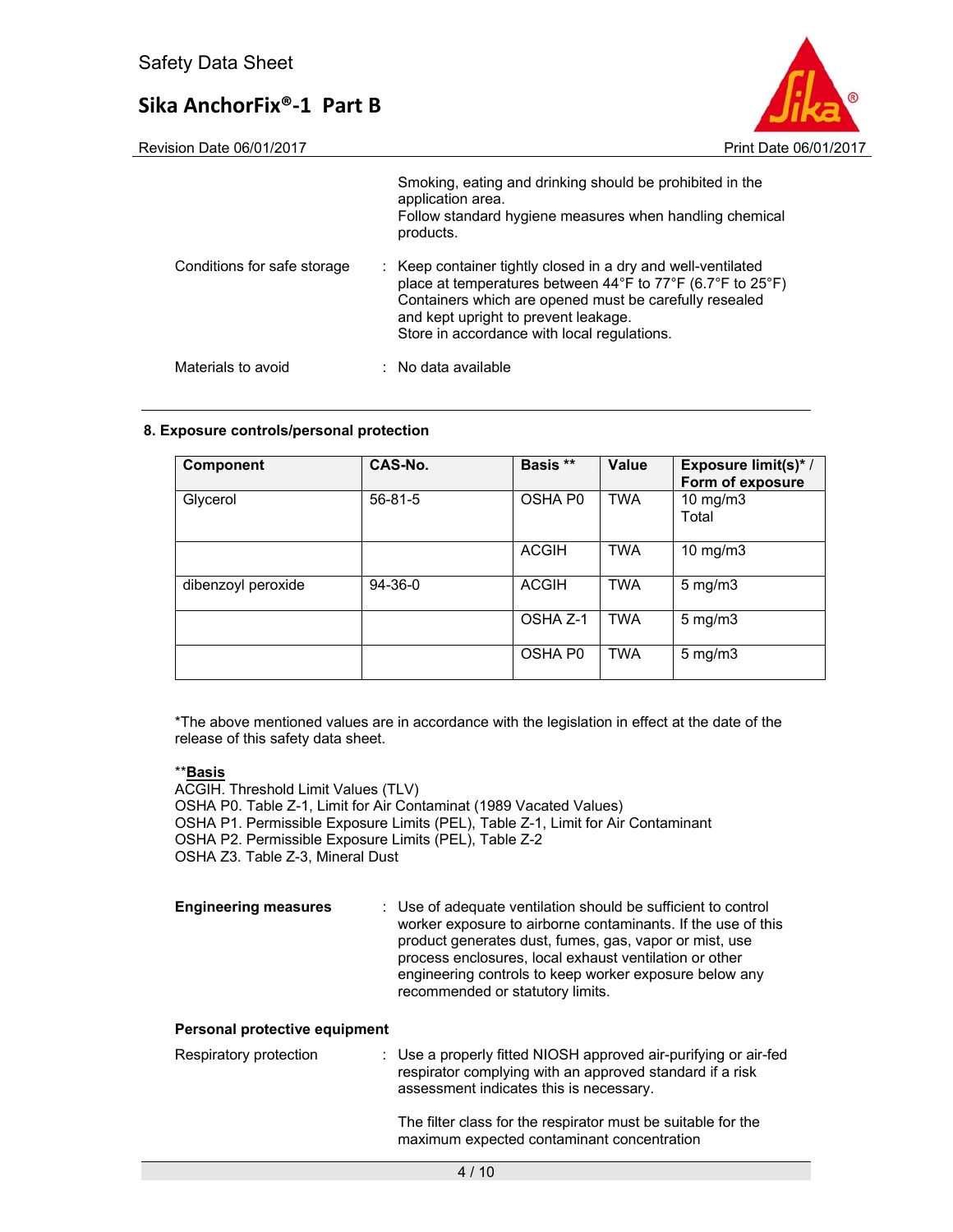Revision Date 06/01/2017 **Print Date 06/01/2017** 

|                                   | (gas/vapor/aerosol/particulates) that may arise when handling<br>the product. If this concentration is exceeded, self-contained<br>breathing apparatus must be used.                                                                                  |
|-----------------------------------|-------------------------------------------------------------------------------------------------------------------------------------------------------------------------------------------------------------------------------------------------------|
| Hand protection<br><b>Remarks</b> | : Chemical-resistant, impervious gloves complying with an<br>approved standard should be worn at all times when handling<br>chemical products if a risk assessment indicates this is<br>necessary.                                                    |
| Eye protection                    | : Safety eyewear complying with an approved standard should<br>be used when a risk assessment indicates this is necessary.                                                                                                                            |
| Skin and body protection          | : Choose body protection in relation to its type, to the<br>concentration and amount of dangerous substances, and to<br>the specific work-place.                                                                                                      |
| Hygiene measures                  | : Avoid contact with skin, eyes and clothing.<br>Wash hands before breaks and immediately after handling the<br>product.<br>Remove contaminated clothing and protective equipment<br>before entering eating areas.<br>Wash thoroughly after handling. |

#### **9. Physical and chemical properties**

| Appearance                                    | ÷              | liquid                   |
|-----------------------------------------------|----------------|--------------------------|
| Color                                         | $\ddot{\cdot}$ | various                  |
| Odor                                          | ÷              | characteristic           |
| Odor Threshold                                | $\ddot{\cdot}$ | No data available        |
| Flash point                                   | $\ddot{\cdot}$ | Note: Not applicable     |
| Ignition temperature                          | ÷              | No data available        |
| Decomposition temperature                     | t.             | No data available        |
| Lower explosion limit (Vol%)                  |                | : No data available      |
| Upper explosion limit (Vol%)                  | ÷              | No data available        |
| Flammability (solid, gas)                     | ÷              | No data available        |
| Oxidizing properties                          | $\ddot{\cdot}$ | No data available        |
| рH                                            | $\ddot{\cdot}$ | No data available        |
| Melting point/range /                         | $\ddot{\cdot}$ | No data available        |
| Freezing point<br>Boiling point/boiling range | ÷.             | No data available        |
| Vapor pressure                                | ÷              | $0.01$ mmHg $(0.01$ hpa) |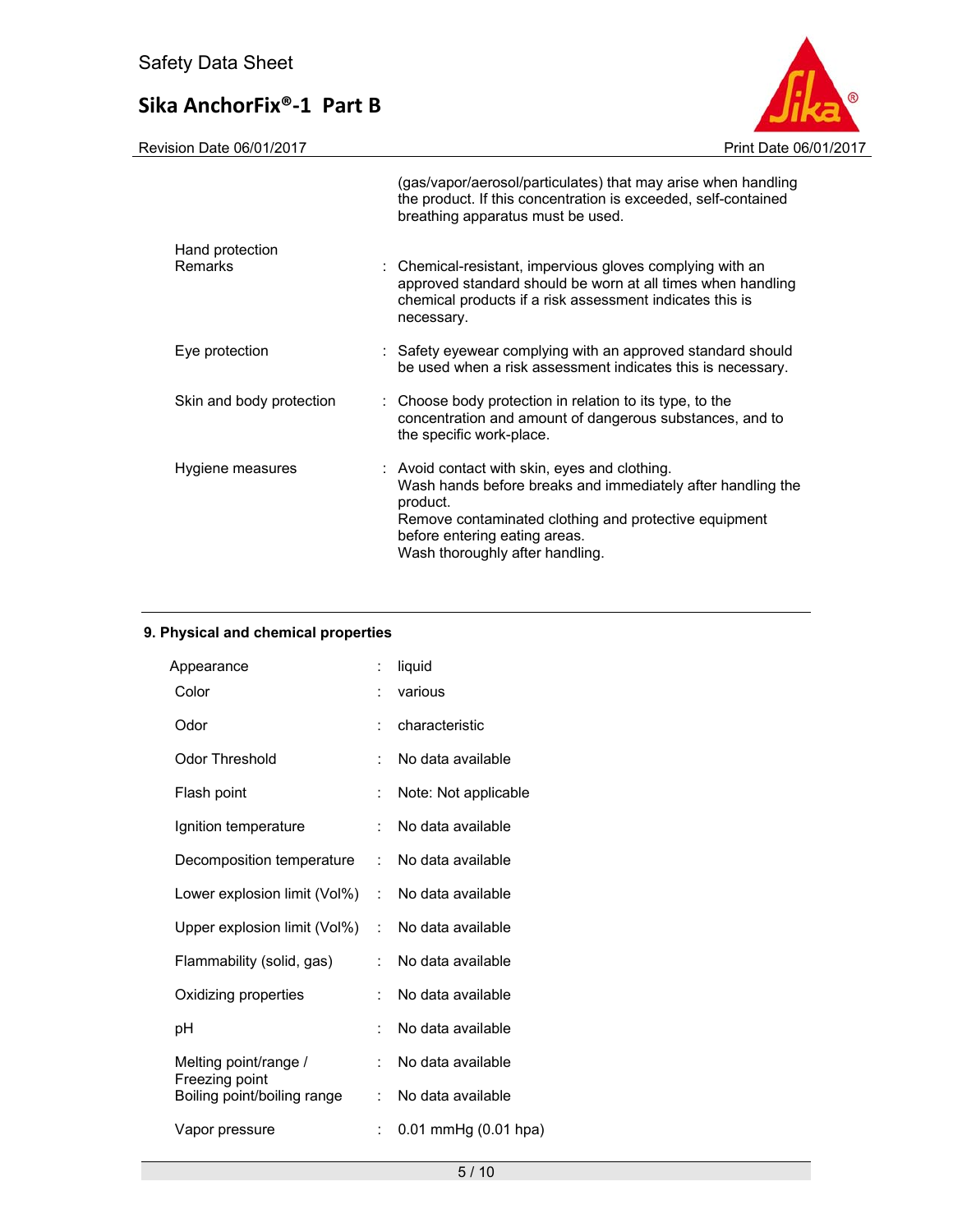Revision Date 06/01/2017 **Print Date 06/01/2017** 



| Density                                     |                           | ca.1.55 g/cm3<br>at 68 °F (20 °C)                                    |
|---------------------------------------------|---------------------------|----------------------------------------------------------------------|
| Water solubility                            | ۰.,                       | No data available                                                    |
| Partition coefficient: n-<br>octanol/water  | × 1                       | No data available                                                    |
| Viscosity, dynamic                          | × 1                       | No data available                                                    |
| Viscosity, kinematic                        |                           | : $>$ 20.5 mm2/s<br>at $104 \text{ }^{\circ}F(40 \text{ }^{\circ}C)$ |
| Relative vapor density                      | ۰.,                       | No data available                                                    |
| Evaporation rate                            | ۰.,                       | No data available                                                    |
| Burning rate                                |                           | No data available                                                    |
| Volatile organic compounds<br>(VOC) content | $\mathbb{Z}^{\mathbb{Z}}$ | $36$ g/l<br>A+B Combined                                             |

#### **10. Stability and reactivity**

| Reactivity                            | : No dangerous reaction known under conditions of normal use. |
|---------------------------------------|---------------------------------------------------------------|
| Chemical stability                    | : The product is chemically stable.                           |
| Possibility of hazardous<br>reactions | : Stable under recommended storage conditions.                |
| Conditions to avoid                   | $\therefore$ No data available                                |
| Incompatible materials                | $\therefore$ No data available                                |

#### **11. Toxicological information**

#### **Acute toxicity**

Not classified based on available information.

### **Ingredients:**

| dibenzoyl peroxide:<br>Acute oral toxicity | : LD50 Oral (Rat): $> 5,000$ mg/kg                                                |
|--------------------------------------------|-----------------------------------------------------------------------------------|
| Acute inhalation toxicity                  | : $LC50$ (Rat): $> 24.3$ mg/l<br>Exposure time: 4 h<br>Test atmosphere: dust/mist |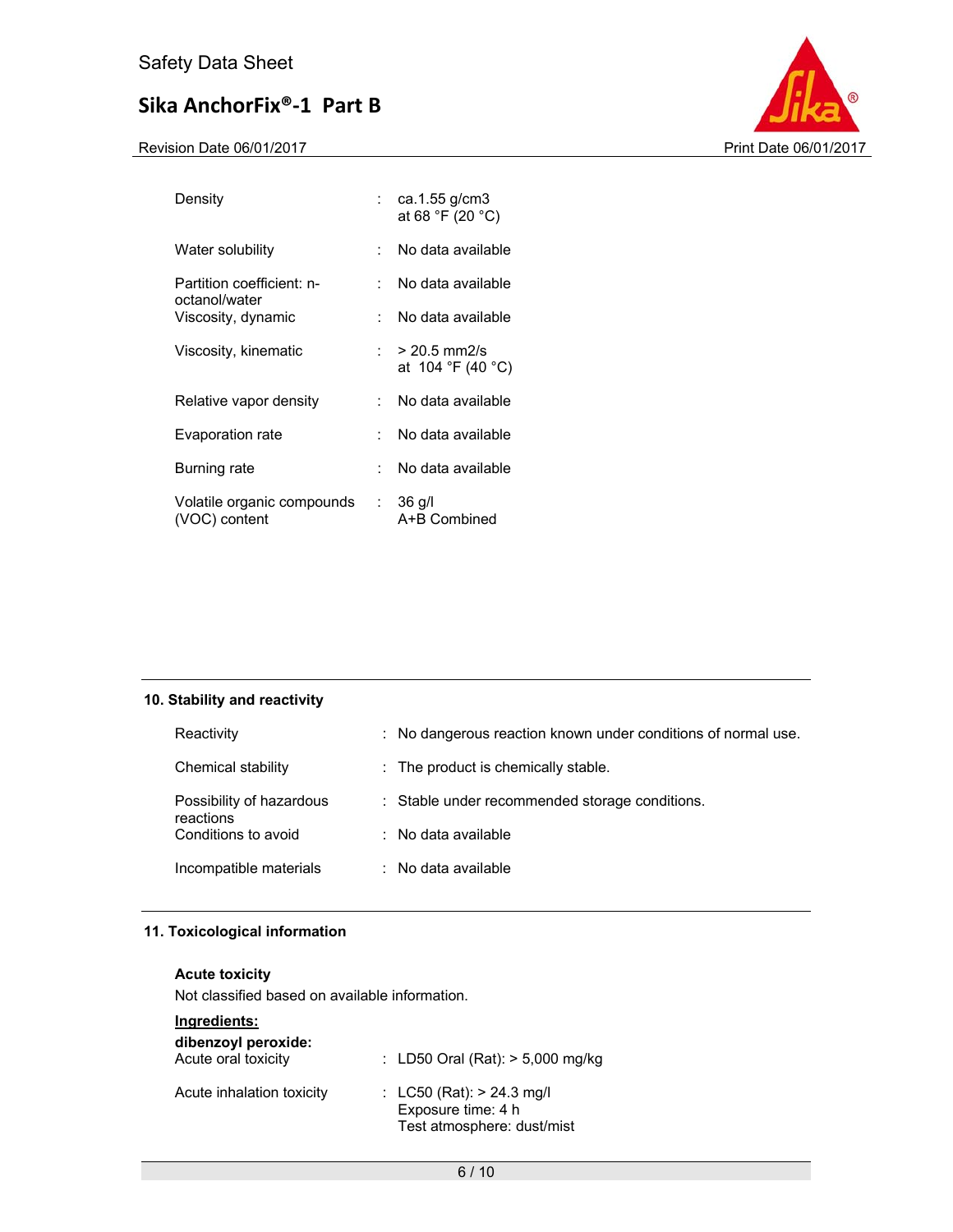



Revision Date 06/01/2017 **Print Date 06/01/2017** 

#### **Skin corrosion/irritation**

Not classified based on available information.

#### **Serious eye damage/eye irritation**

Causes serious eye irritation.

#### **Respiratory or skin sensitization**

Skin sensitization: May cause an allergic skin reaction. Respiratory sensitization: Not classified based on available information.

#### **Germ cell mutagenicity**

Not classified based on available information.

#### **Reproductive toxicity**

Not classified based on available information.

#### **STOT-single exposure**

Not classified based on available information.

#### **STOT-repeated exposure**

Once sensitized, a severe allergic reaction may occur when subsequently exposed to very low levels.

#### **Aspiration toxicity**

Not classified based on available information.

#### **Carcinogenicity**

Not classified based on available information. **IARC** Not applicable

**NTP** Not applicable

#### **12. Ecological information**

| Other information | Do not empty into drains; dispose of this material and its<br>container in a safe way.<br>Avoid dispersal of spilled material and runoff and contact<br>with soil, waterways, drains and sewers.<br>Toxic to aquatic organisms, may cause long-term adverse<br>effects in the aquatic environment.<br>May be harmful to the environment if released in large<br>quantities.<br>Water polluting material. |
|-------------------|----------------------------------------------------------------------------------------------------------------------------------------------------------------------------------------------------------------------------------------------------------------------------------------------------------------------------------------------------------------------------------------------------------|
|                   |                                                                                                                                                                                                                                                                                                                                                                                                          |

#### **13. Disposal considerations**

#### **Disposal methods**

| Waste from residues |  | : Disposal of this product, solutions and any by-products should |
|---------------------|--|------------------------------------------------------------------|
|                     |  | at all times comply with the requirements of environmental       |
|                     |  | protection and waste disposal legislation and any regional       |
|                     |  | local authority requirements.                                    |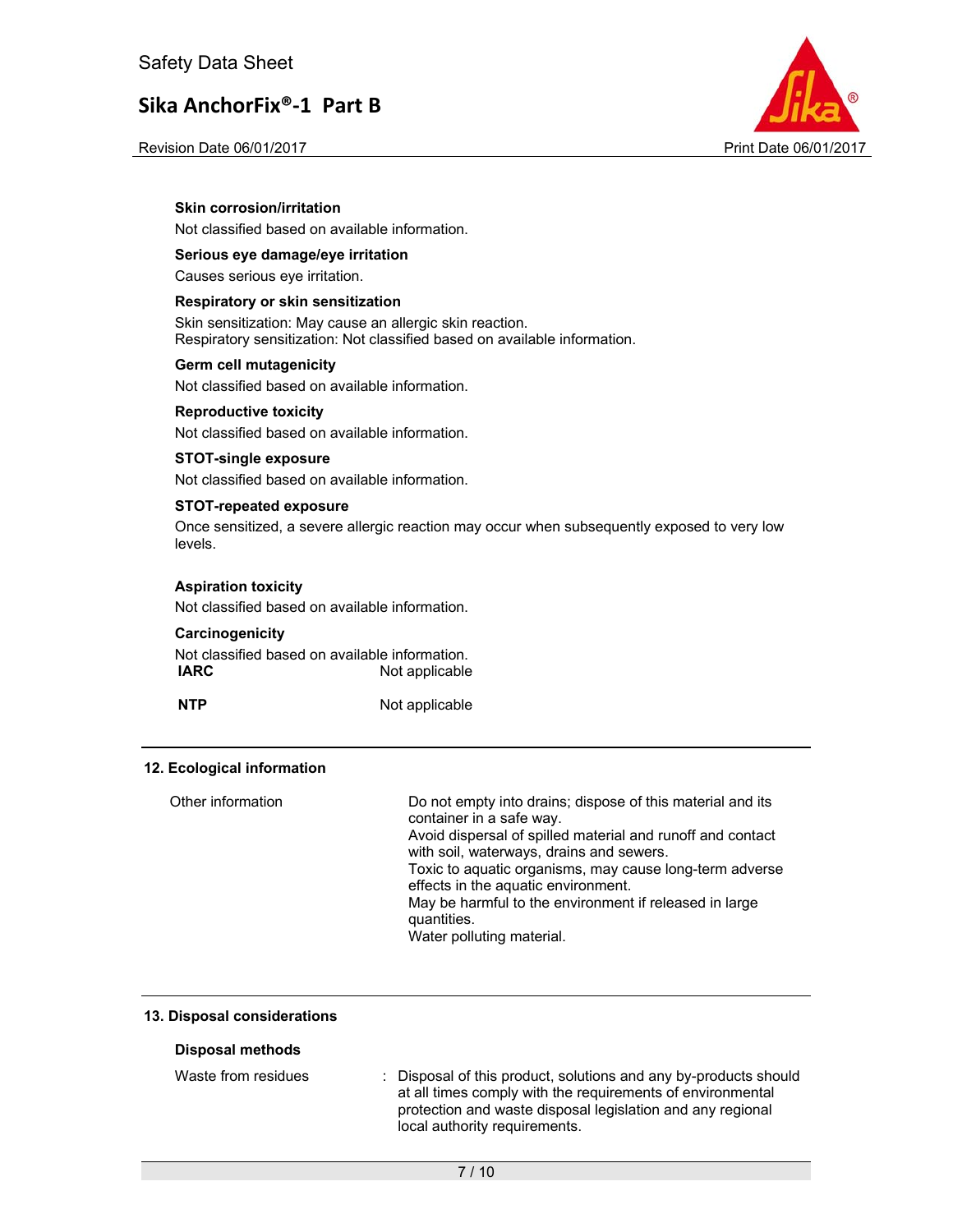Revision Date 06/01/2017 **Print Date 06/01/2017** 



Contaminated packaging : Empty containers should be taken to an approved waste handling site for recycling or disposal.

#### **14. Transport information**

| <b>DOT</b><br>UN number<br>Description of the goods<br>Class<br>Packing group<br>Labels<br><b>Emergency Response</b><br><b>Guidebook Number</b>                                                                                   | 3082<br>Environmentally hazardous substances, liquid, n.o.s.<br>(dibenzoyl peroxide, nonylbenzoate, branched and linear)<br>9<br>Ш<br>9<br>171               |
|-----------------------------------------------------------------------------------------------------------------------------------------------------------------------------------------------------------------------------------|--------------------------------------------------------------------------------------------------------------------------------------------------------------|
| <b>IATA</b><br>UN number<br>Description of the goods<br>Class<br>Packing group<br>Labels<br>Packing instruction (cargo<br>aircraft)<br>Packing instruction<br>(passenger aircraft)<br>Packing instruction<br>(passenger aircraft) | 3082<br>Environmentally hazardous substance, liquid, n.o.s.<br>(dibenzoyl peroxide, nonylbenzoate, branched and linear)<br>9<br>Ш<br>9<br>964<br>964<br>Y964 |
| <b>IMDG</b><br>UN number<br>Description of the goods<br>Class<br>Packing group<br>Labels<br>EmS Number 1<br>EmS Number 2                                                                                                          | 3082<br>ENVIRONMENTALLY HAZARDOUS SUBSTANCE, LIQUID,<br>N.O.S.<br>(dibenzoyl peroxide, nonylbenzoate, branched and linear)<br>9<br>Ш<br>9<br>F-A<br>$S-F$    |
| Marine pollutant                                                                                                                                                                                                                  | yes                                                                                                                                                          |

IMDG: For Limited Quantity special provisions reference IMDG Code Chapter 3.4 DOT: For Limited Quantity exceptions reference 49 CFR 173.155 (b)

#### **Special precautions for user**

No data available

**Transport in bulk according to Annex II of MARPOL 73/78 and the IBC Code**  Not applicable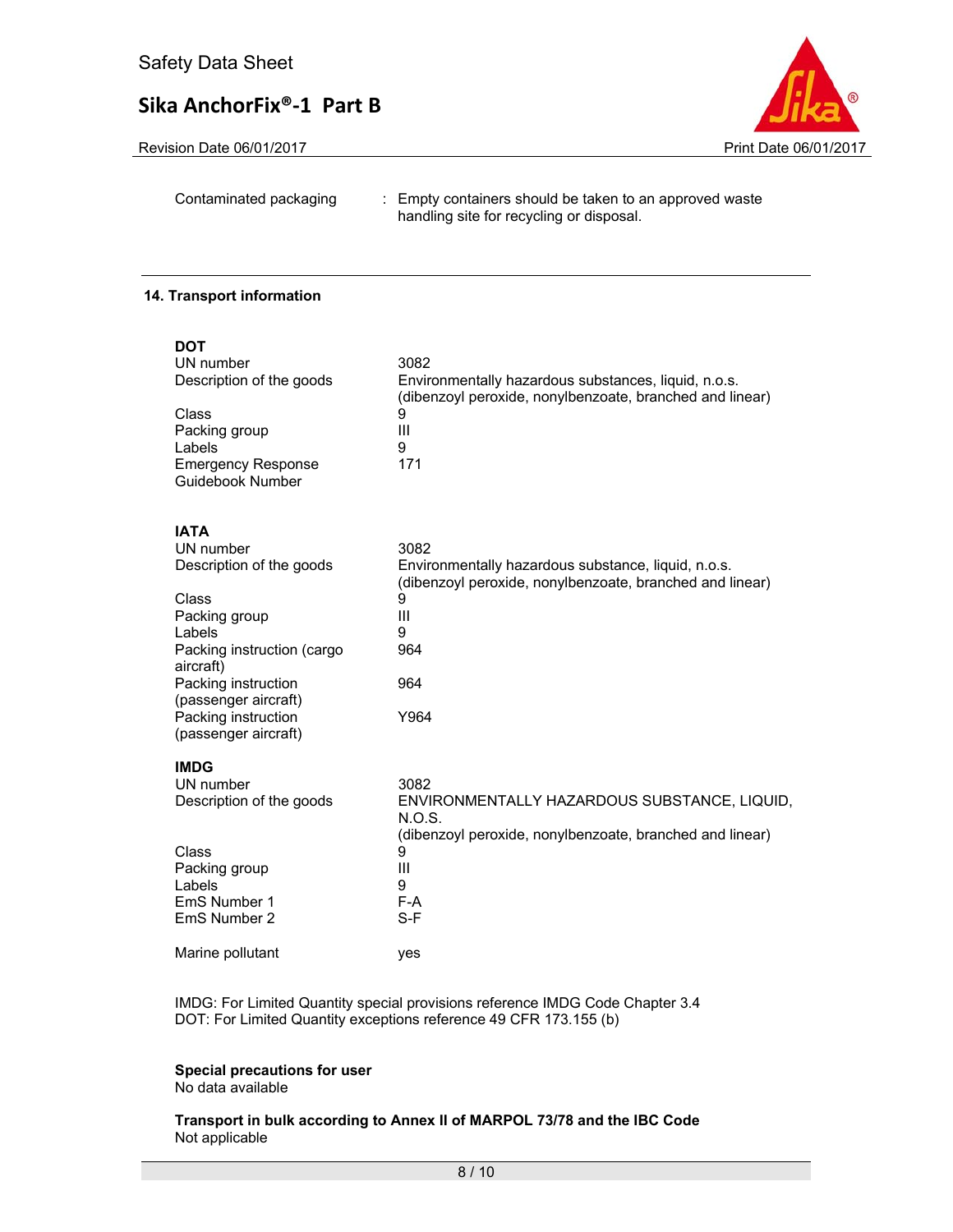Revision Date 06/01/2017 **Print Date 06/01/2017** Print Date 06/01/2017



# **15. Regulatory information TSCA list** : All chemical substances in this product are either listed on the TSCA Inventory or are in compliance with a TSCA Inventory exemption. **EPCRA - Emergency Planning and Community Right-to-Know CERCLA Reportable Quantity**  This material does not contain any components with a CERCLA RQ. **SARA304 Reportable Quantity**  This material does not contain any components with a section 304 EHS RQ. **SARA 311/312 Hazards** : Acute Health Hazard Chronic Health Hazard **SARA 302 :** This material does not contain any components with a section 302 EHS TPQ. **SARA 313 :** The following components are subject to reporting levels **Clean Air Act Ozone-Depletion Potential**  established by SARA Title III, Section 313: dibenzoyl peroxide 94-36-0 15.00 % This product neither contains, nor was manufactured with a Class I or Class II ODS as defined by the U.S. Clean Air Act Section 602 (40 CFR 82, Subpt. A, App.A + B). This product does not contain any hazardous air pollutants (HAP), as defined by the U.S. Clean Air Act Section 112 (40 CFR 61). This product does not contain any chemicals listed under the U.S. Clean Air Act Section 112(r) for Accidental Release Prevention (40 CFR 68.130, Subpart F). **California Prop 65 WARNING:** Cancer – www.P65Warnings.ca.gov **16. Other information**

**HMIS Classification**

| Health                     |  |
|----------------------------|--|
| <b>Flammability</b>        |  |
| <b>Physical Hazard</b>     |  |
| <b>Personal Protection</b> |  |